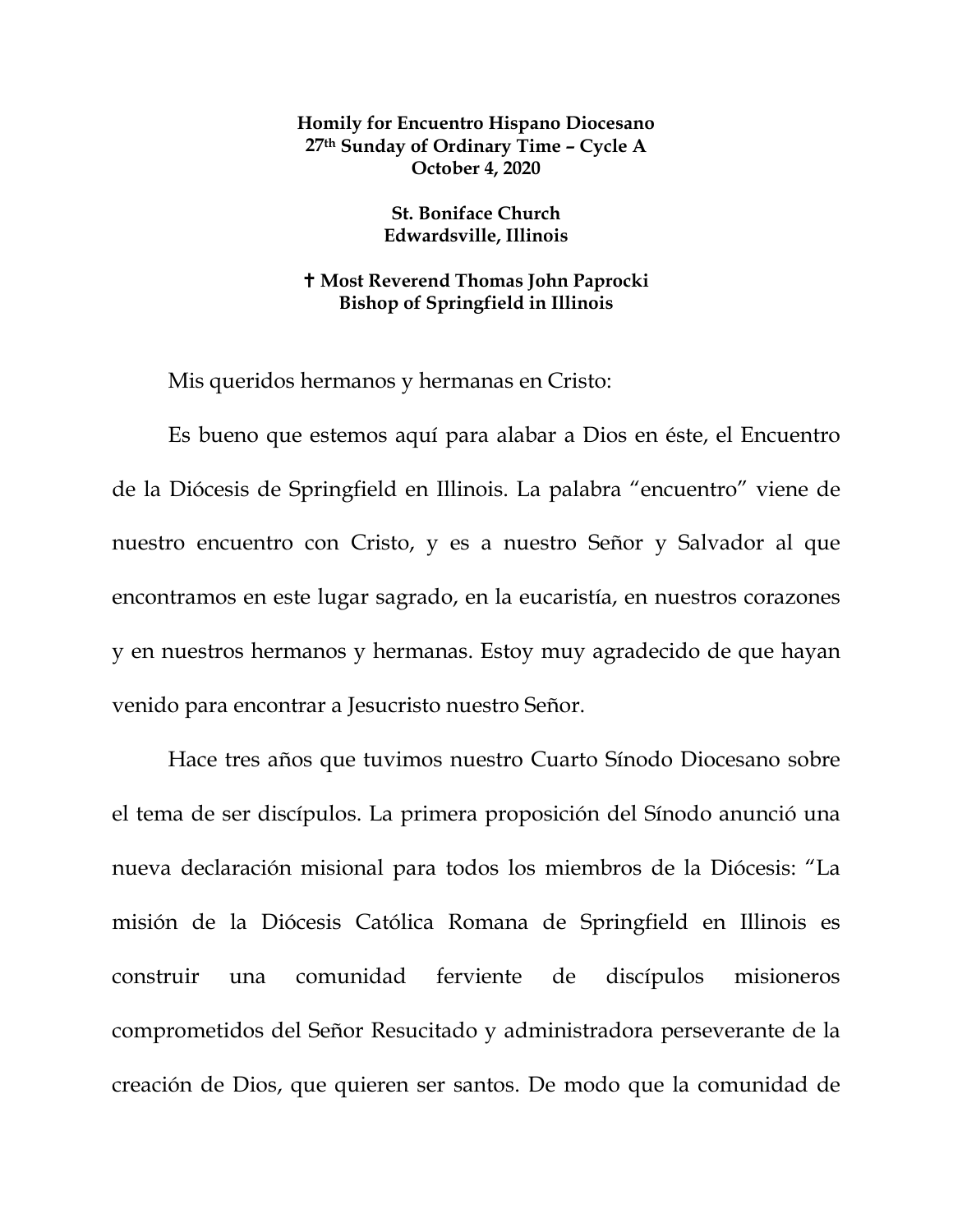fieles católicos en esta Diócesis, está comprometida a ser discípulos y administradores como lo ordena la Sagrada Escritura y la Tradición."

Para impulsar esta misión, la Diócesis de Springfield en Illinois se compromete a promover los Cuatro Pilares de la vocación a ser discípulos y administradores: Hospitalidad, Oración, Formación y Servicio. En otras palabras, invitaremos a las personas a rezar con nosotros, especialmente la Misa Dominical, facilitaremos la recepción de los sacramentos y la oportunidad para la Oración como señal de esperanza y caminos de la gracia hacia el cielo. Estudiaremos la Biblia para conocer mejor a Jesús y nuestra Fe Católica, prestaremos Servicio a cada uno, especialmente a aquellos en necesidad practicando caridad y justicia.

Muchos de ustedes ya están muy familiarizados con lo que significa ser discípulos de Jesucristo. Para ser un discípulo, comenzamos por encontrarnos con Cristo. Esto puede suceder en la Santa Misa cuando lo reciben en la Sagrada Comunión. Puede suceder en la familia cuando usted ve a su propio hijo o hija y se maravilla de la bondad de Dios. Es en el Encuentro que nos damos cuenta de que, sin Cristo Jesús, no somos nada y no tenemos nada.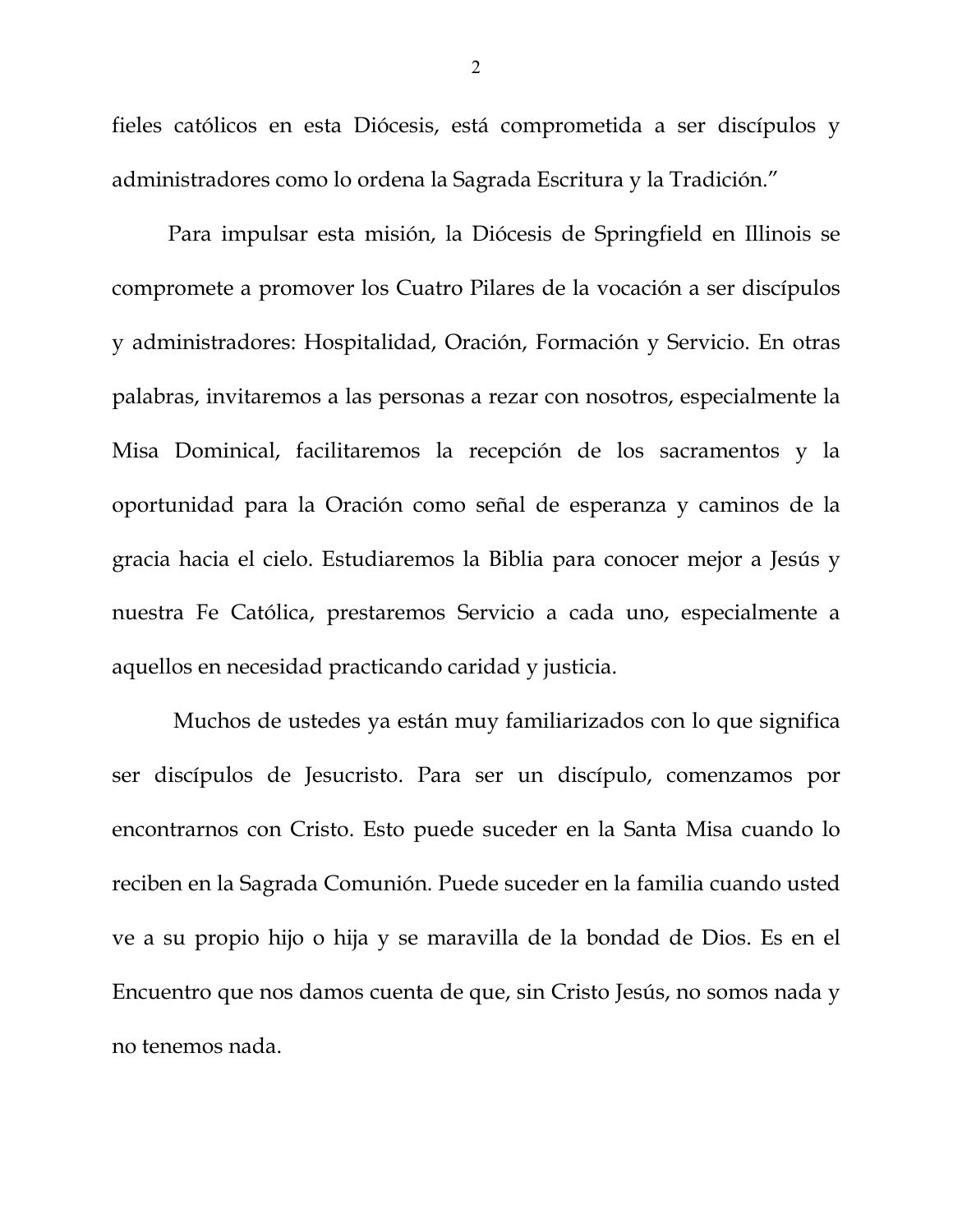Jesús, entonces hace algo extraordinario y nos invita a entregar nuestra vida a Él. Él quiere ser la piedra angular que establecemos como la base de nuestra vida. Como escuchamos en las Escrituras:

> *La piedra que los constructores rechazaron se ha convertido en la piedra angular; por el Señor se ha hecho esto,*

*y es maravilloso en nuestros ojos?*

Aprendemos a confiar en Él para todas nuestras necesidades. Él nos alimenta a nosotros mismos para fortalecernos en este viaje. Él nos invita a dar todo lo que somos a Él. Cuando aceptamos esta invitación, la vida tiene un nuevo significado y propósito. Muchos de nosotros nos vemos atrapados en nuestra vida diaria de llevar a los niños a la escuela, pagar los gastos, poner la cena en la mesa y despertarnos al día siguiente sólo para repetir todo de nuevo. Esto puede drenarnos e incluso pesarnos. Hay Uno que sufrió, murió y resucitó para darnos una nueva vida; no tenemos que esperar esta nueva vida hasta después de morir. Podemos comenzar a vivir en la santidad de Dios en esta nueva vida aquí y ahora mismo.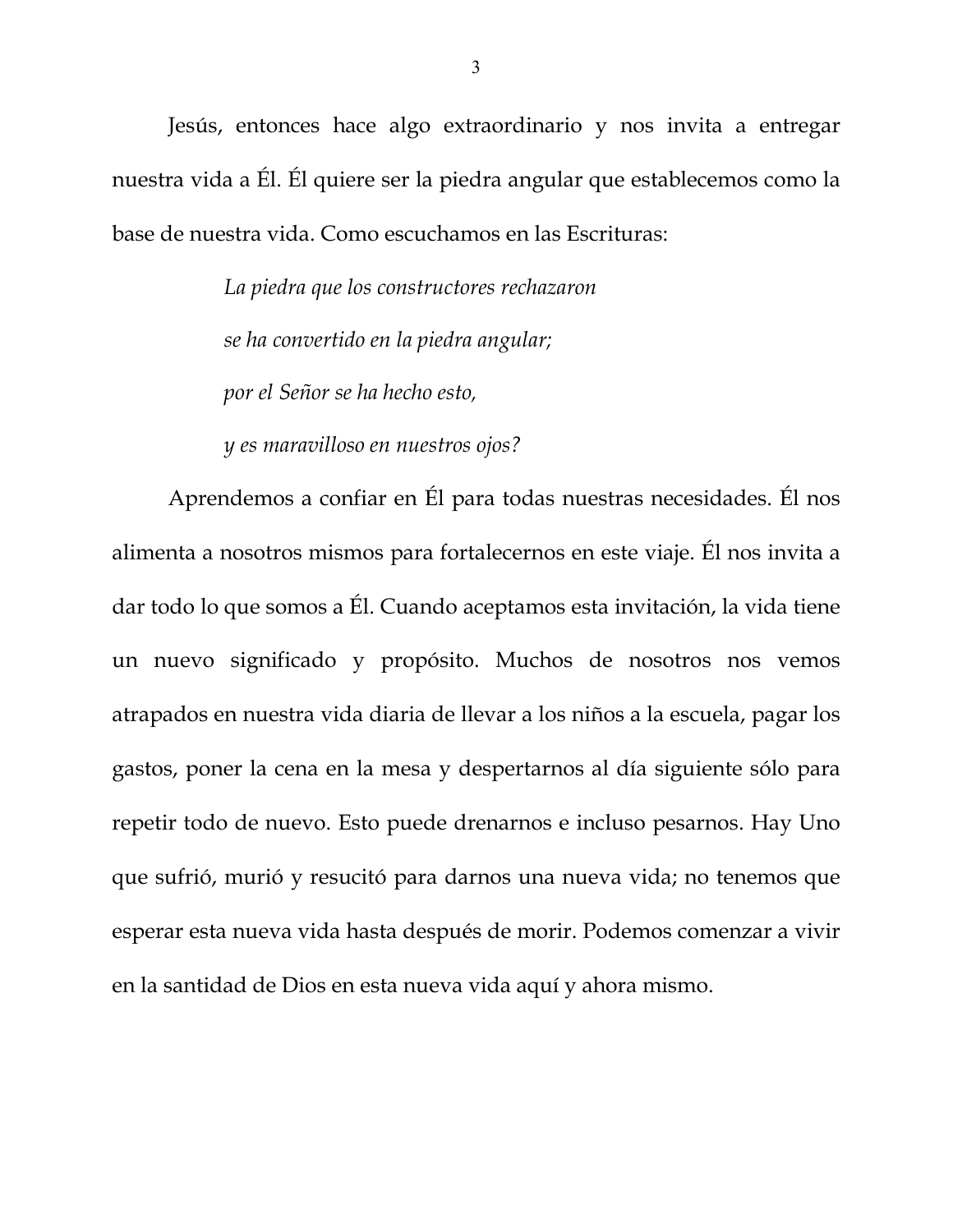Es convirtiéndose en su discípulo que uno es capaz de encontrar esa vida. Comenzamos orando y sirviendo a los demás. Entonces, comenzamos a ver que cada persona fue creada por Dios. Entonces, vemos a Jesús en cada persona. La Santa Madre Teresa de Calcuta dijo: "Cuando cuido a la gente más necesitada, cuido a Cristo mismo." Entreguemos a Jesús nuestras manos para alimentar a los pobres, démosle el corazón para amar a nuestros enemigos y darle a Él nuestros pies para llevar a los que lloran. Éstas son maneras muy verdaderas en que podemos estar en la piedra angular que fue rechazada por otros pero recibida por nosotros. Cuando nos damos la bienvenida unos a otros, damos la bienvenida a Cristo mismo y entonces verdaderamente seremos Sus discípulos.

¡Que Dios nos dé esta gracia! Amén.

My dear brothers and sisters in Christ:

Today, as we gather for our Encuentro Mass, our Gospel reading has much to tell us about three distinct topics. As always, the Gospel has much to tell us about people. Specifically, it has much to tell us about Jesus. Ultimately, it has much to tell us about God.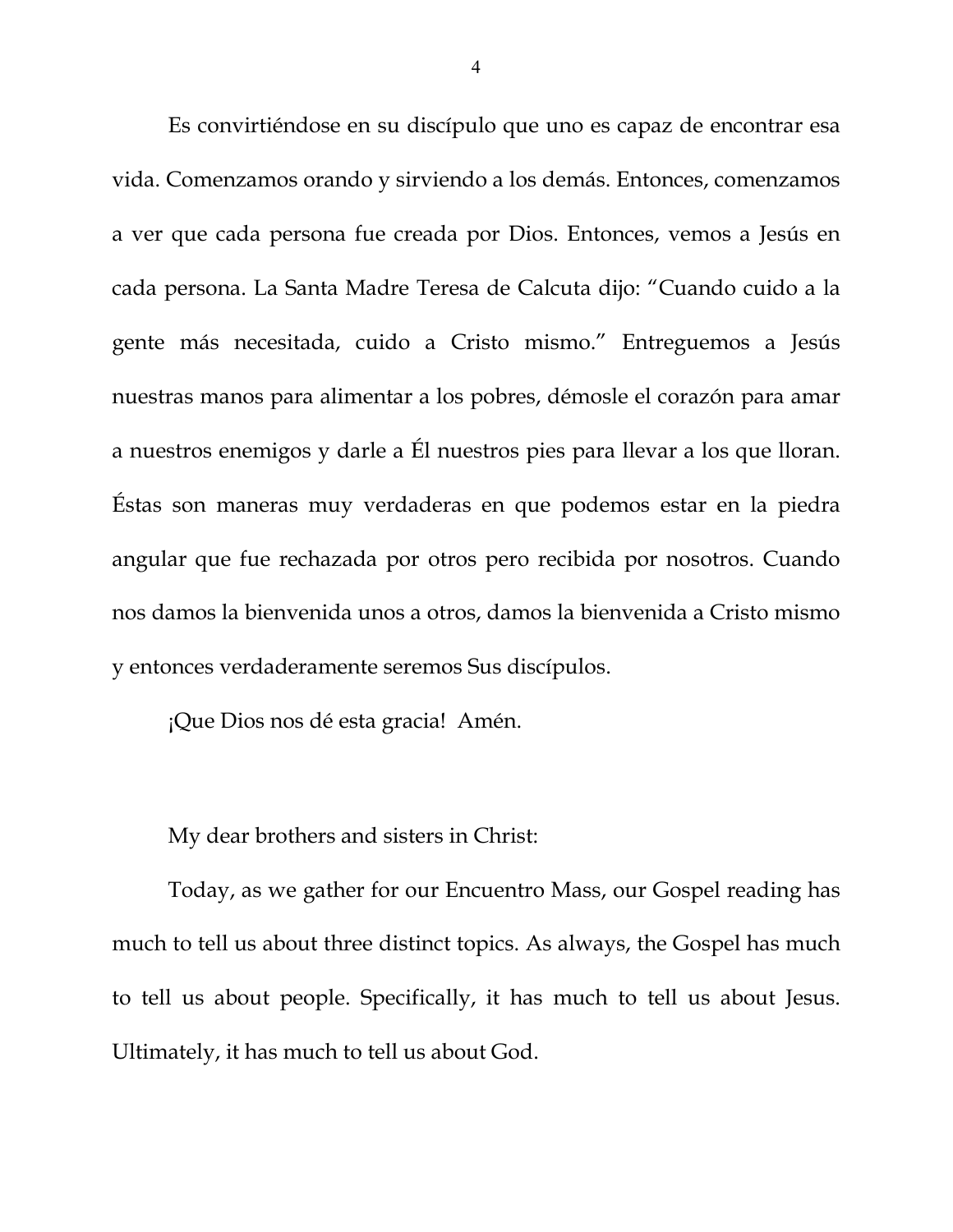As is often the case, we hear our Lord preaching by using a parable. In this parable, we hear about a landowner who has built a magnificent vineyard for his workers. When the time comes for the harvest, the landowner sends multiple servants to collect the proceeds from the harvest, but the workers in the vineyard mistreat and kill each servant that the landowner sends. Seeing that no progress has been made through sending his servants, the landowner sends his son, to which the workers say to one another, "This is the heir, come let us kill him and acquire his inheritance."[1](#page-8-0)

At first glance, the parable contains so many elements that we might miss a substantial number of them. So, it is best to break it down into themes or topics. In staying with the order of the parable, let's first look at the three primary things that the parable is telling us about God. First, the parable tells us about God's trust in us. We hear that the landowner entrusted the vineyard to the workers. He did not stand over them to exercise a parental sort of supervision; rather he went away and left them to their task of producing wine. In the very same way, God entrusts us with His work here on earth. As a matter of fact, every task we receive is a task given to us by God to lead us and those around us closer to Him.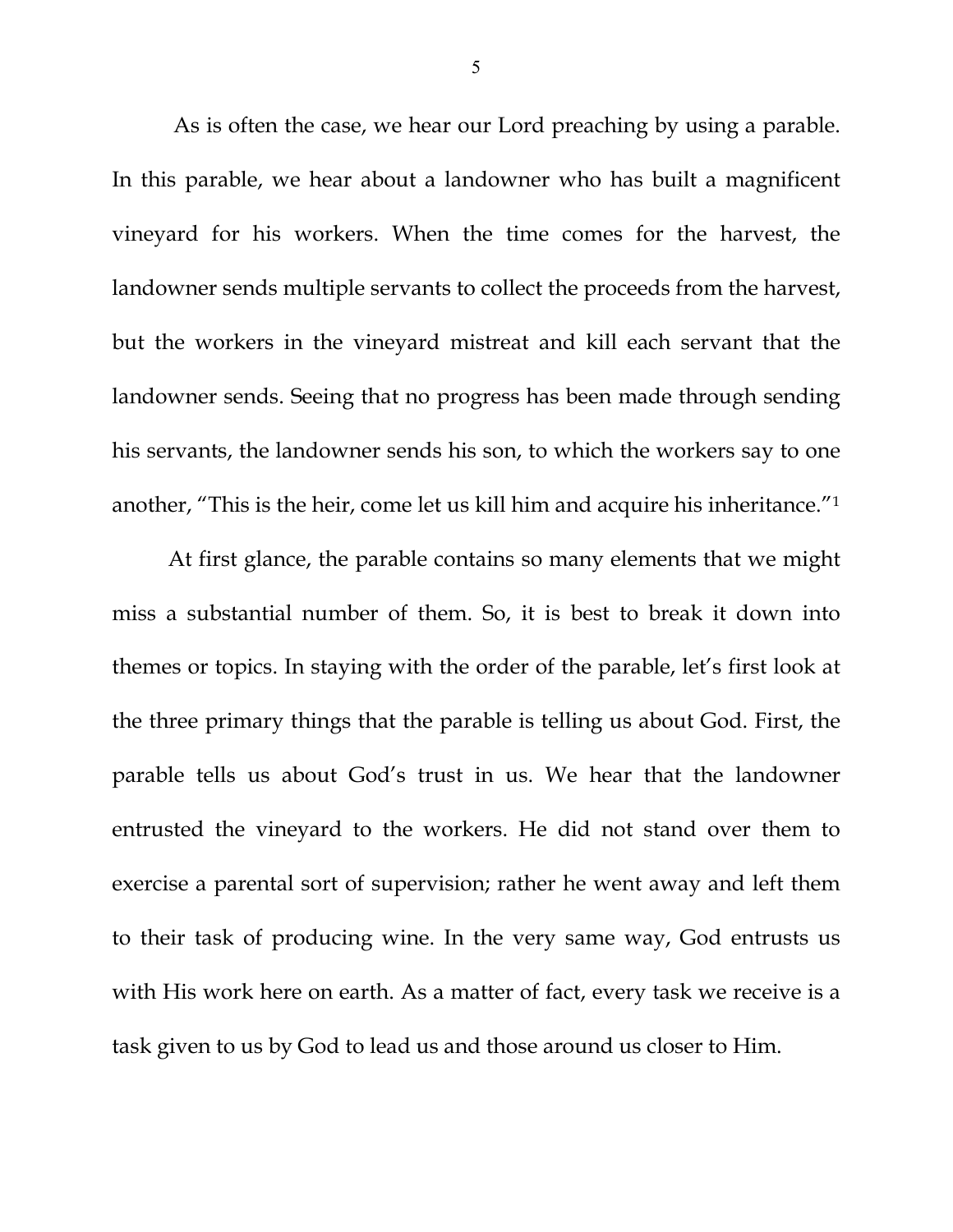Secondly, it tells of God's patience. The master sent servant after servant to deliver his message to the tenants. He did not come with anger and seek revenge against the tenants when one messenger had been abused and mistreated. Quite the contrary, he gave the workers chance after chance to respond to his request. So, too, does our Lord bear with us patiently despite all of our sinfulness. As stewards of our Lord's vineyard, we are called to see that bearing fruit means repentance, true conversion, and, most importantly, actions that manifest that conversion.

Finally, it tells us about God's judgment. We see that at the end of the parable, the landowner took the vineyard from the workers and gave it to other people. In this we must recognize that God's harshest judgment is when He takes out of our hands the task which He has given us to do when we fail to live as His disciples and stewards of the many gifts that He has given to each of us.

With regard to what Jesus is telling us about ourselves in the parable, first and foremost, we hear our Lord explain to us the very nature of the privilege that we are given as sons and daughters of God. The vineyard was equipped with everything that the workers could have needed. The hedge, the wine press, the tower: all of these were given to the workers in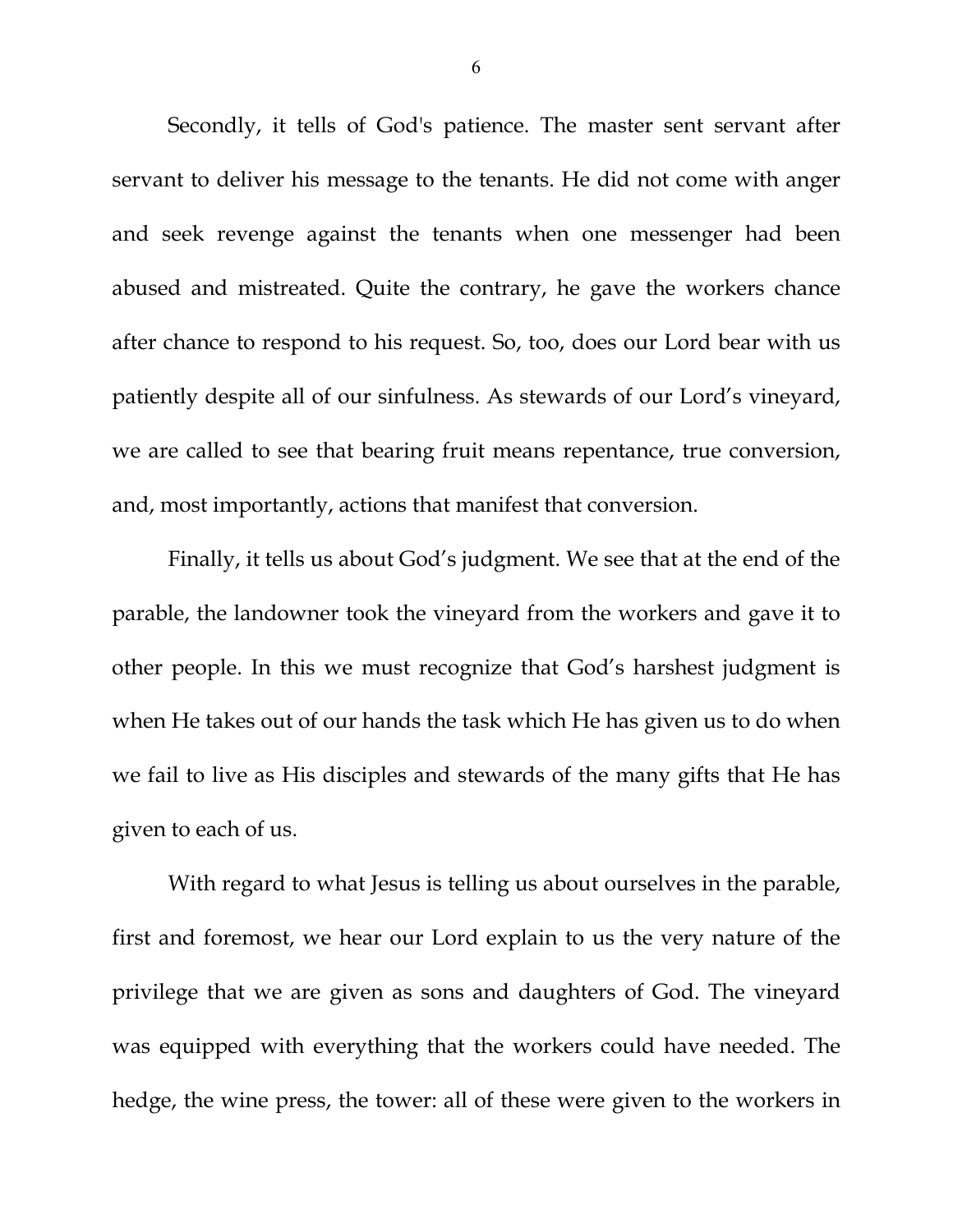order to make their task easy and enable them to discharge it well. Through this, we must recognize that when our Lord gives us a mission or a task to do, He does not just simply ask us to carry it out without giving us the skills or tools with which to do it; rather, He also gives us everything we need to fulfill His will for our lives, that is, to live first and foremost as true disciples of Jesus.

The final piece of the parable that we should examine is what Jesus is telling His listeners about Himself. It is clear from the portion of the parable in which the workers beat and kill the son of the landowner who was sent to carry his father's message, that Jesus was keenly aware of what fate He would experience at the hands of those to whom He was sent. Moreover, our Lord is telling us that he would not simply die because He was compelled to die; rather, He willingly embraced His suffering and death on the cross out of love for each and every one of us.

My dear brothers and sisters in Christ, it is only fitting that after reflecting on each of these aspects of our Gospel today, we must ask ourselves what we should do better each day in response to our Lord's love and care for us so that we might not be like the workers in the parable today who squander the gifts that the Lord gave to them. Instead, let us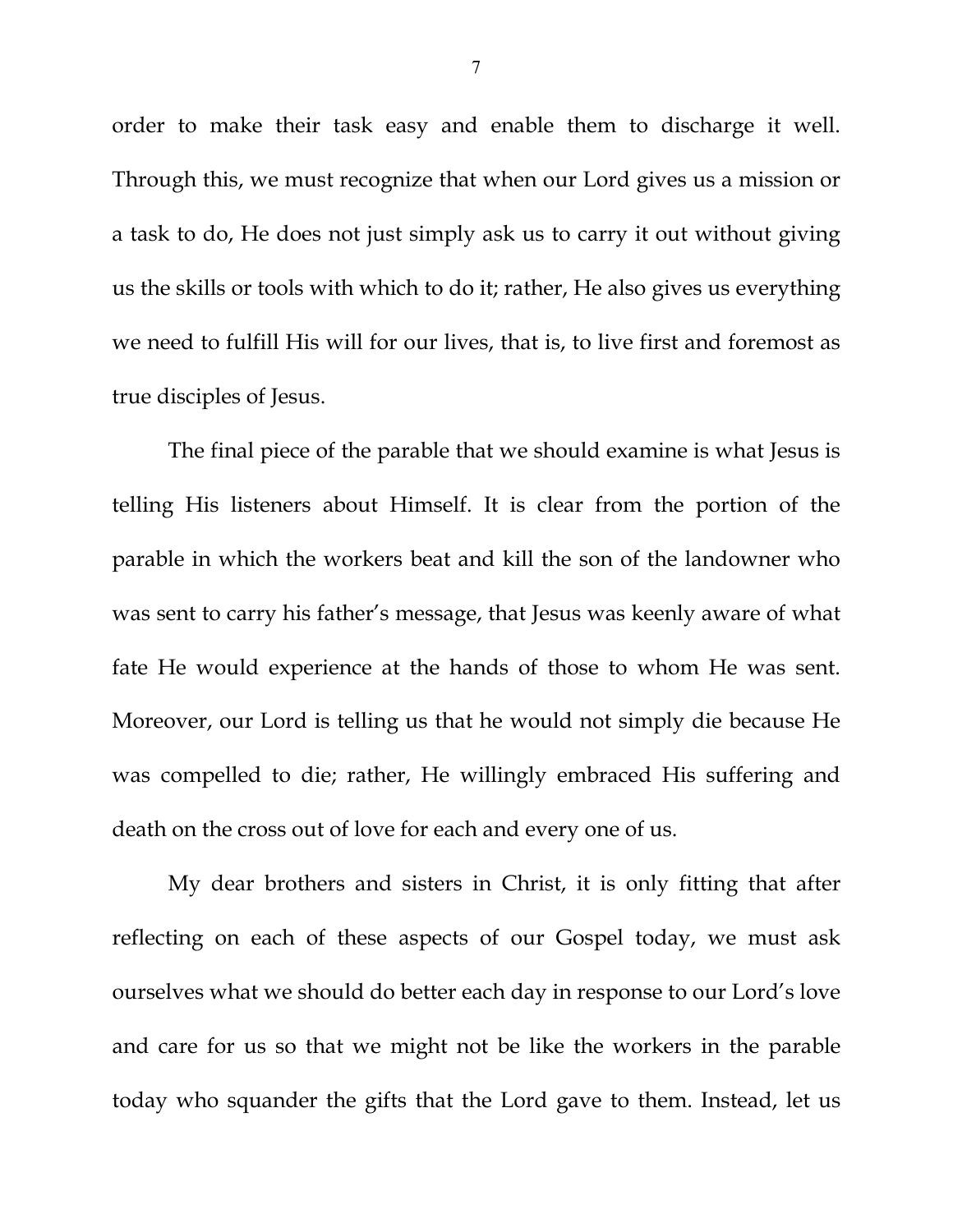strive to unite ourselves more perfectly to Him through living the stewardship and discipleship way of life in the midst of the world and so contribute to the building up the kingdom of God on earth so that one day we might be worthy of receiving our inheritance of eternal life in Heaven.

It was three years ago that we held our Fourth Diocesan Synod on the theme of discipleship and stewardship. The first declaration of our Fourth Diocesan Synod proclaimed a new mission statement for all of us as members of this Diocese: "The mission of the Roman Catholic Diocese of Springfield in Illinois is to build a fervent community of intentional and dedicated missionary disciples of the Risen Lord and steadfast stewards of God's creation who seek to become saints. Accordingly, the community of Catholic faithful in this diocese is committed to the discipleship and stewardship way of life as commanded by Christ Our Savior and as revealed by Sacred Scripture and Tradition."

To further this mission, the Diocese of Springfield in Illinois is committed to implementing the Four Pillars of Discipleship and Stewardship, namely, hospitality, prayer, formation, and service. In other words, we will invite people proactively to join us in prayer, especially Sunday Mass; we will provide well-prepared celebrations of the